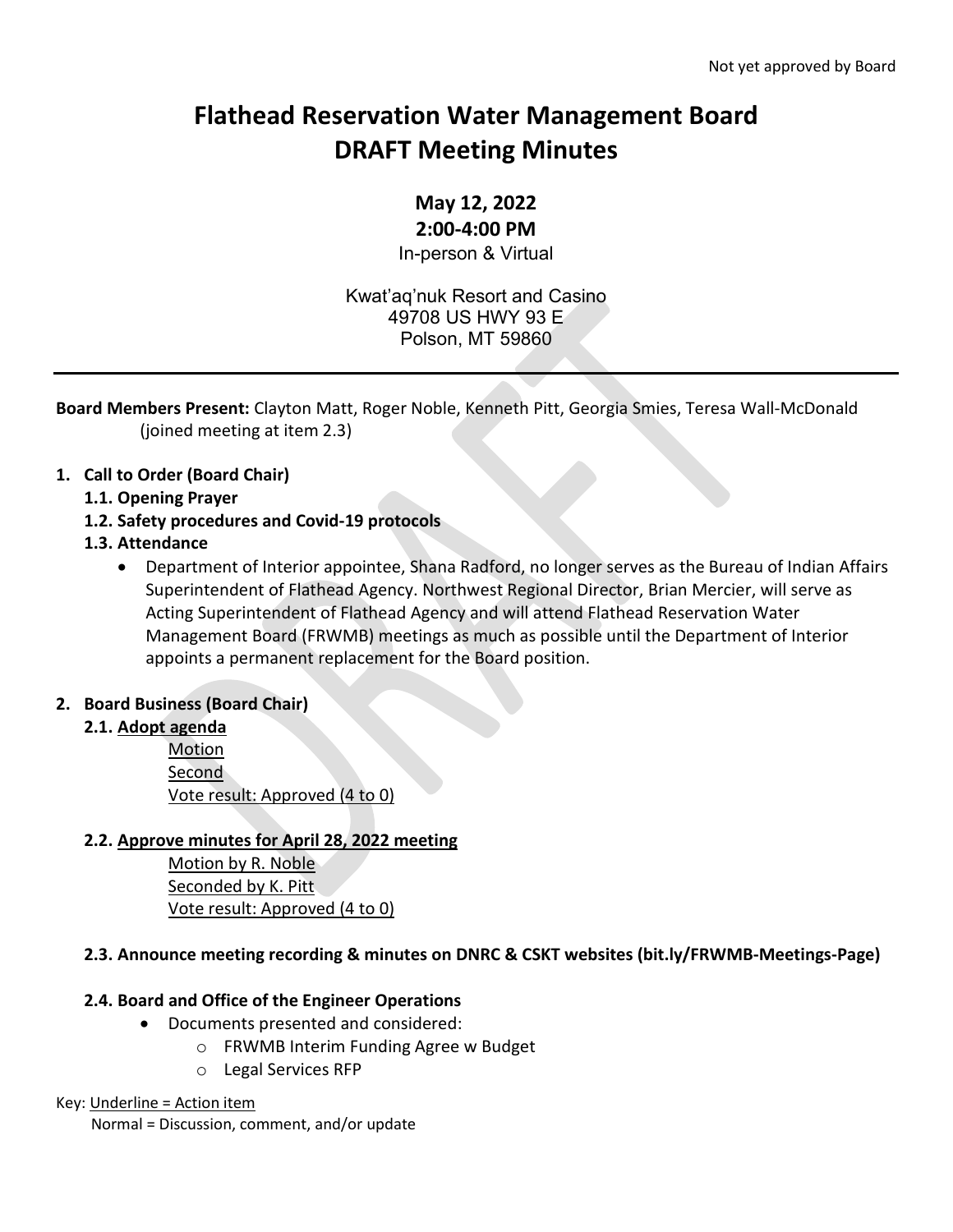- o Payroll Services
- o Internet and Phone Service
- o Anna Christman offer

#### **2.4.1. Funding Agreement between Board, CSKT, and State (DNRC Arne Wick)**

- A. Wick briefly described the funding agreement between the Montana Department of Natural Resources and Conservation (DNRC), the Confederated Salish and Kootenai Tribes (CSKT) and the Board. DNRC and CSKT will each provide \$50,000 for the formation of the board, staff, contracted legal services and other activities to establish the Office of the Engineer. The agreement includes specific accounting and reporting requirements. It would cover expenses to July, when the state's new fiscal year will begin. After July 1, DNRC can enter into funding agreements annually and possibly every two years. Once executed funds can be dispersed as soon as possible.
- The Board discussed whether the Board would need to align its fiscal year with the state or CSKT's fiscal year and concluded that the Board would not need to align its fiscal year with the state or CSKT.

#### **2.4.2. Legal Services Request for Proposals (CSKT-Melissa Schlichting)**

- M. Schlichting described the draft comprehensive request for proposals (RFP) for legal services for independent legal counsel for the board. The RFP anticipates 20-30 hours per month depending on the issues at hand. M. Schlichting asked where interested parties should send inquiries about the RFP. M. Schlichting offered to be listed as the contact on the RFP. The Board agreed by consensus to have M. Schlichting listed as the contact.
- R. Noble suggested that the RFP require interested parties to include a starting point for fees or an hourly rate. M. Schlichting said Section 5 could be amended to ask for a fee schedule. The Board agreed by consensus to include a fee schedule request.
- M. Schlichting recommends advertising in Montana Lawyer magazine, the publication and online classifieds of the state bar as it is the place attorneys look for RFPs. CSKT could put it up on its website. I don't know if the state could put it on the CSKT Compact website.
- K. Pitt recommended adding a requirement to be admitted to the Montana bar. M. Schlichting will add that requirement.

#### **2.4.3. Contracted services with human resources firm and others (CSKT-Melissa Schlichting)**

• M Schlichting said she, the state, and consultant, Alan Mikkelsen, have been looking at human resources firms over the last six weeks to provide services to the board. Associated Employers offers comprehensive human resources services including recruiting, job descriptions, identifying health care packages and employee benefits, and payroll services. Associated Employers' membership fee is \$600 annually which includes 5 hours of work each month. After that, they charge \$100 an hour or by project. They can also do policies and procedures as a separate project. They gave us a sample of what their personnel policies and procedures can look like, and they are comprehensive and geared toward employers in the state of Montana. They are available to answer human resources questions from staff as part of membership. We reviewed the Associated Employers proposal and think they can provide the

#### Key: Underline = Action item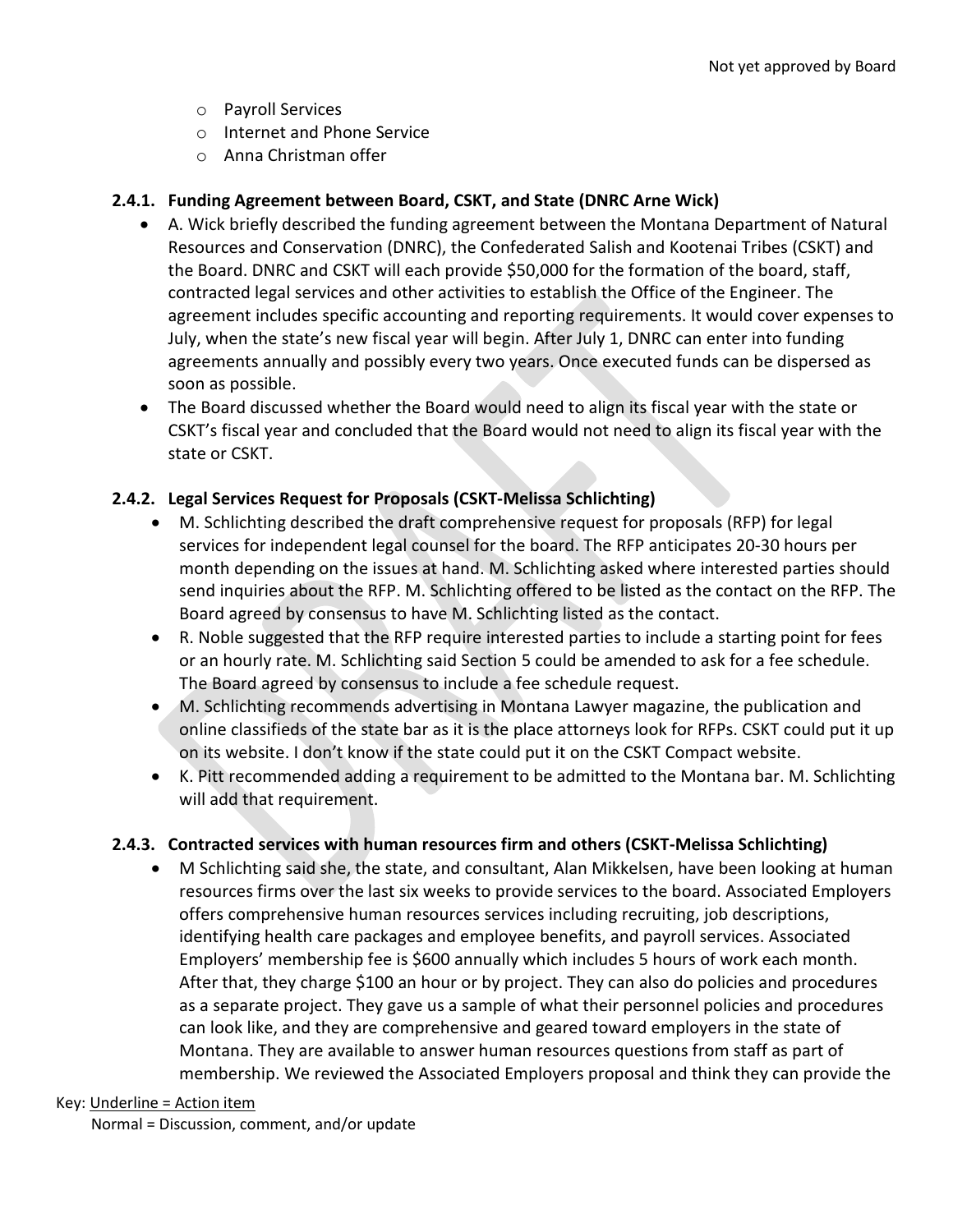most comprehensive services to the board at the most reasonable cost. A. Mikkelsen concurred that they offer comprehensive service and a fair price. C. Matt said he has been an early advocate of getting human resources firm to help us out. M. Schlichting said the state and tribal team recommend contracting with Associated Employers.

- M. Schlichting also shared two proposals for payroll and two for bookkeeping. Associated Employers can also provide payroll services on top of the services included with the annual membership fee. Associated Employer's payroll services would be \$3000 per year which amounts to about \$250 per month. They can do a host of things within their payroll system. We also got an estimate from Davis and Brown. Davis and Brown has a minimum monthly fee schedule of \$42 per time they run payroll. They would cost approximately \$84 a month and there would be extra expenses setting up the account.
- Davis and Brown could also handle bookkeeping and paying bills. This service would cost \$78 per hour for bookkeeping services which would be on top of payroll fees. They can also provide tax services. I also got a proposal from B-Smart for bookkeeping. They charge \$30 an hour, can do bill paying, and bookkeeping. B-Smart does not employ a CPA and does not do payroll. The team also got a proposal from a CPA in Ronan whose proposal was extraordinarily high. A. Mikkelsen concurred saying the CPA from Ronan was orders of magnitude higher than the other proposals. C. Matt sat in on some of these meetings too.
- M. Schlichting shared an offer of temporary employment for Anna Christman. A. Christman is a student getting her Master's Degree. She will be going to Law School in the fall, and she is available to work over the summer. She is a former DNRC employee who worked in water resources as a compliance technician. She has the skill set we need for this interim period. She could help people fill out 602 applications. Seth Makepeace (CSKT), Ethan Mace (DNRC), and some members of the board had an opportunity to visit with her virtually. We recommend that the board offer her employment for the summer. A. Wick said a person working in this position would make \$19 and hour, but that amount does not include benefits. Since benefits would not be included, \$25 an hour would be comparable with what DNRC offers. S. Makepeace said A. Christman is extremely capable and a resource we should consider. K. Pitt met her and said he was very impressed with her qualifications. R. Noble said that she was extremely competent when she worked in the Kalispell office.

# **2.4.4. Authorization for chair to set up utilities**

• Clayton asked if any members of the board had comments, questions, or concerns on setting up utilities. They did not.

## **2.4.5. Public Comment on operations proposals**

• C. Matt opened a public comment session for the audience and virtually for these agenda items. See no comments he closed the public comment session.

## **2.4.6. Board Action on operations proposals**

## Funding Agreement

# Motion by K. Pitt to approve and authorize Chairman to execute Interim Funding Agreement and Budget.

## Key: Underline = Action item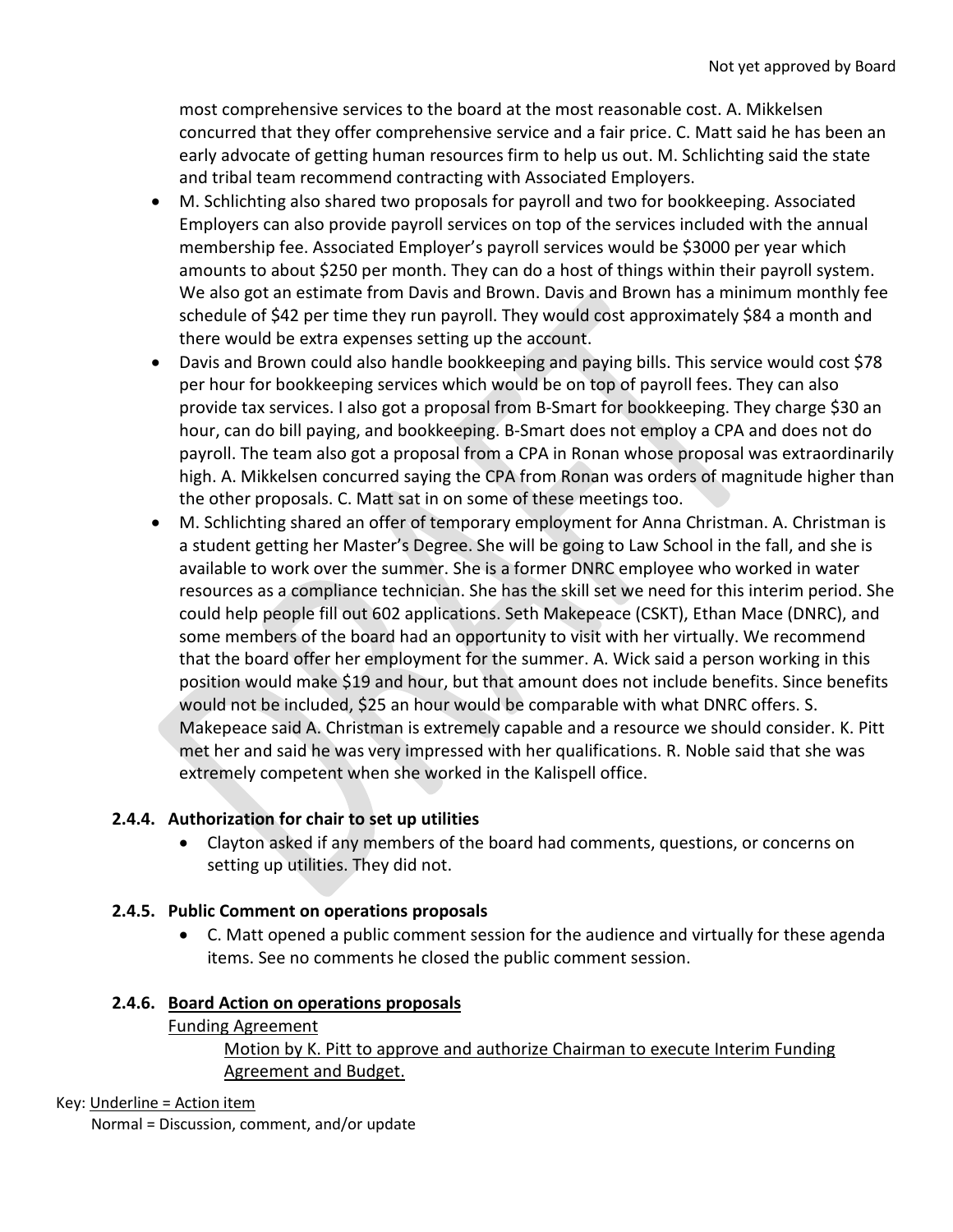Second by G. Smies Vote result: Approved (5 to 0)

Legal Services RFP with the changes requested by the Board.

Motion by R. Noble to approve RFP for legal services with changes requested by Board to be posted online and advertised in the Montana Lawyer Second by K. Pitt Vote result: Approved (5 to 0)

Contracted Services with Human Resources Firm.

Motion by K. Pitt to authorize the Chairman to execute documents necessary to engage Associated Employers to provide human resources services to the Board at initial cost of \$600 per year. Second by G. Smies Vote result: Approved (5 to 0)

Contracted Services for Bookkeeping

Motion by R. Noble to authorize Chairman to engage bookkeeping services from Davis and Brown. Second by K. Pitt Vote result: Approved (5 to 0)

Contracted Services for Payroll

- C. Matt: Does the board have the info it needs to decide?
- R. Noble: I think it would be advantageous to have bookkeeping and payroll together with one firm. Davis and Brown is less expensive.
- G. Smies said she and her husband use Davis and Brown and they are professional and responsive.

Motion by R. Noble to authorize Chairman to engage payroll services from Davis and Brown.

Second by K. Pitt

Vote result: Approved (5 to 0)

Utilities set up

Motion by T. Wall-McDonald to authorize the Chairman to set up utilities for the office. Second by R. Noble Vote result: Approved (5 to 0)

Offer to Anna Christman

• C. Matt: A. Christman has relevant experience and comes with high recommendations. Motion by K. Pitt to offer A. Christman temporary employment as described in the draft offer letter.

Second by T. Wall-McDonald

Key: Underline = Action item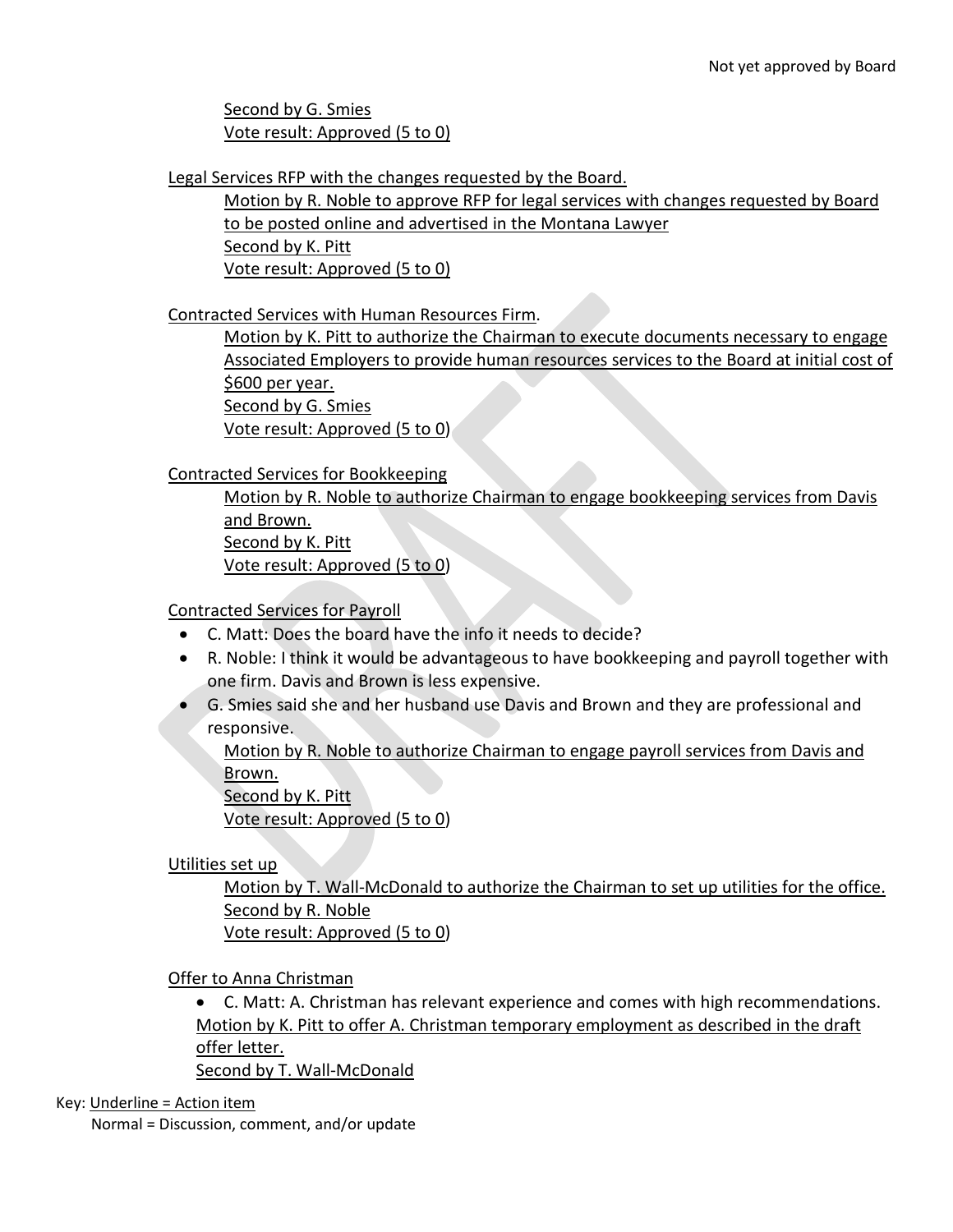Vote result: Approved (5 to 0)

Compensation for Anna Christman

• A. Mikkelsen asked if mileage could be included for her work in Ronan Motion by K. Pitt to offer \$25 and hour and pay mileage at the state rate (58 cents) Second by T. Wall-McDonald Vote result: Approved (5 to 0)

#### **2.5. Finalize Interim Process for Domestic Allowances (DNRC and CSKT)**

- Documents presented and considered:
	- $\circ$  2022-05-11 Domestic Allowance Interim Process Flowchart (Draft 11)
	- o 2022-05-11 Form Interim DA PT\_A Approval to Construct (Draft 11)
	- o 2022-05-11 Form Interim DA PT\_A Cover Sheet (Draft 11)
	- o 2022-05-11 FWMB Response Letter Form 60 DF-A (Draft 11)
	- o 2022-05-11 Interim DA PT\_B Completion (Draft 11)
	- o 2022-05-11 60 DF-A C-C Checklist (Draft 02)
	- o 2022-05-11 Form Interim 634 F Substitute Well Notice (Draft 2)
	- o 2022-05-11 Interim Progress Report

## **2.5.1. Review of draft MOU between Board, CSKT, and State (CSKT-Melissa Schlichting)**

• M Schlichting said she does not have a draft ready yet but will have a better idea of what needs to be in the MOU after the board votes on the interim process. It is pending. I will have it for you at the next board meeting.

## **2.5.2. Individual and Shared forms and flowchart (DNRC-Ethan Mace)**

• E. Mace summarized the approval from the last meeting. After the last meeting three board members participated in a work group to continue working on the interim process forms. The work group edited a proposed cover sheet for Form Interim DA PT A Approval to Construct that includes a cover sheet with clarifying information about dates. It's sort of a belt and suspenders approach. On page two of this form, CSKT added a clarification to distinguish this interim process from the separate CSKT tribal water right registration process. This form also explains that applications from people who developed their water before the Effective Dates, but did not register during the 180 day registration period, would be held but not acted upon until the Office of the Engineer is established. We made similar updates to the Interim DA PT\_B Completion Form and added to the response letter. We made accompanying updates to the flowchart which we see as a living document that may change as we adapt this process to the administrative process that still needs to be finalized. We still need to determine whose contact information to include on the forms.

## **2.5.3. Substitute wells notice form (DNRC-Ethan Mace)**

- E. Mace also described the new form for substitute wells. This is the form an applicant can use to replace a well that is not working.
- E. Mace said that overall, there are still some gaps and forms that need to be developed. We have not forgotten about the need for an emergency use form and a redundant well form for a public

#### Key: Underline = Action item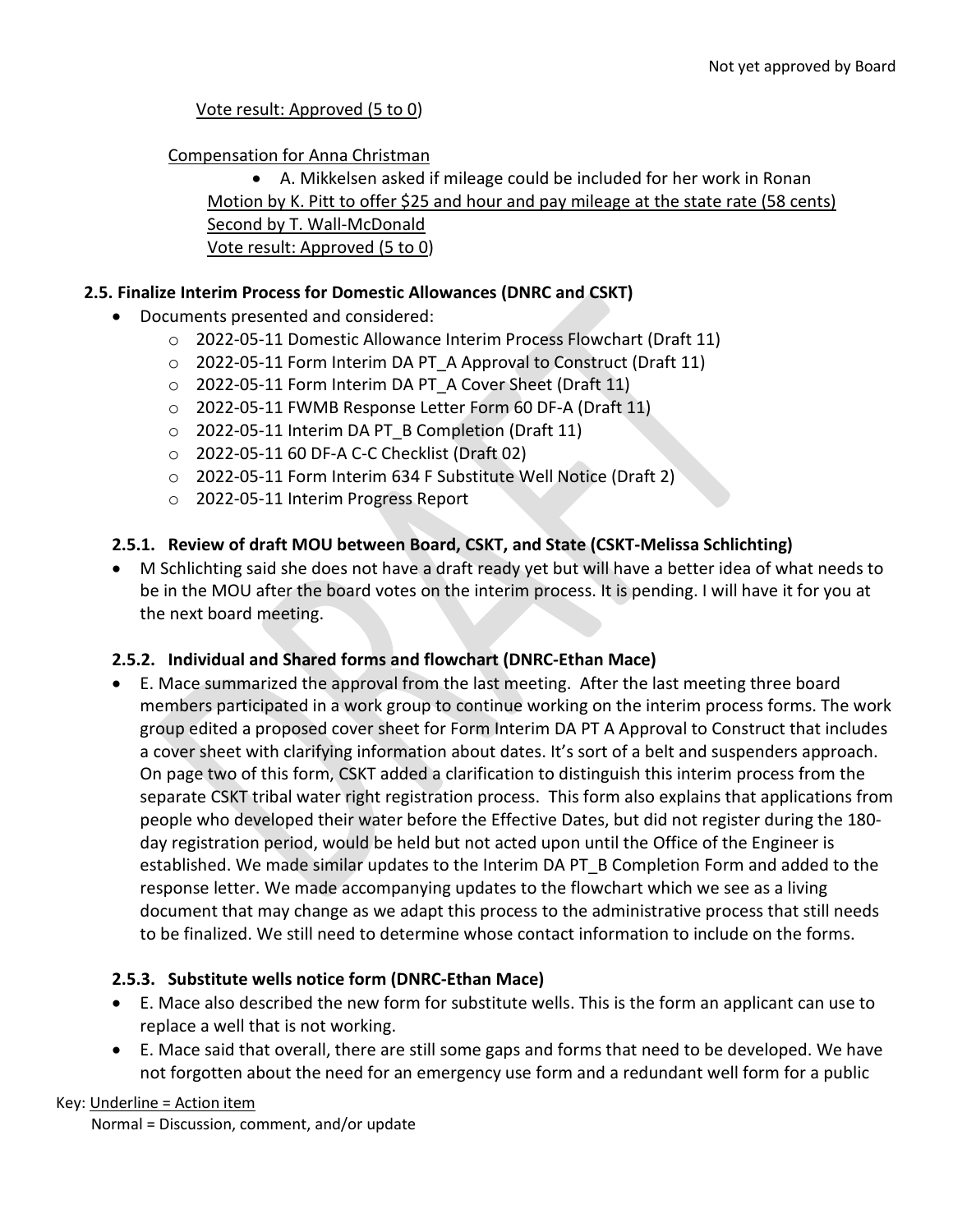water supply and will get to those forms at a later date. We are also designing a database spreadsheet we can use to assign water right numbers and that could be loaded into the database in the future. We are also developing a table we can post on the DNRC website where applicants can see the status of their application. E. Mace clarified that the applications will be public like other water right applications in the state. Posting applications on the website will also provide access for all three bodies, the Board, DNRC, and CSKT.

- E. Mace pointed out that the map requirements are significant for the domestic allowance authorization. These map requirements may be daunting for applicants and the work group tried to figure out how to simplify the requirement. However these are required by the Ordinance. Perhaps there are people at the state or CSKT that could assist applicants with mapping.
- $\bullet$  E. Mace pointed out that there is still a lot to do to open the interim process on June 1st. He called the board's attention to a spreadsheet of tasks that still need to be completed. We can't have any of these pieces fall off track. He recommended hiring a full-time administrative staff person.
- M. Schlichting said both the state and tribe are allocating resources to support the effort and said things will become clearer when the MOU draft is ready to review. The tribe wants to see this process move forward.
- K. Pitt and C. Matt thanked the state and tribal staff for the significant work they put into preparing the forms and interim process.
- R. Noble said the work group spend two hours on the forms and the forms are ready to be approved. He suggested the Board take action on the forms and the interim process.

## **2.5.4. Public Comment on Interim Process**

- Dave Bick: I'm a local well driller. I thought the college student would be full time instead of only driving up here a couple days a week. These forms are above and beyond the ability of most homeowners on their own. Especially with the map requirements. The map is supposed to list what neighbors are doing as well as their own property. Neighbors are going to have to get into neighbor's business. On the smaller acreages it will be more neighbors that will be involved in the 500-foot radius. When hiring this college student, I was thinking there would be a person in the office that I can direct people to so they can go and get help with this. But if the person will only be there two days a week I don't know how many people that person can meet with. It seems complicated to me with the mapping portion. With cadastral, it's easy on fee land. But on tribal land it's almost impossible. There aren't geo-codes. What do you do for the 500 foot radius around the well when it's all blocked out tribal land with a Box 278 address for land in trust. And the person who is supposed to help them is only in the office two days a week.
- John Westleigh: when I tried to fill out form I noticed that for the geo-code, the tax statement lists a 15 digit code because it assumes the first two digits are for the county. So I don't know if someone puts down a 15 digit code is that going to be an issue when someone is doing these approvals?
- C. Matt: I am sure staff will take that into consideration. Thank you for comments.
- C. Matt asked for virtual comment. There were no virtual comments.

# **2.5.5. Board Action on Interim Process**

• R. Noble requested that the board consider all the forms and process in one action.

Key: Underline = Action item Normal = Discussion, comment, and/or update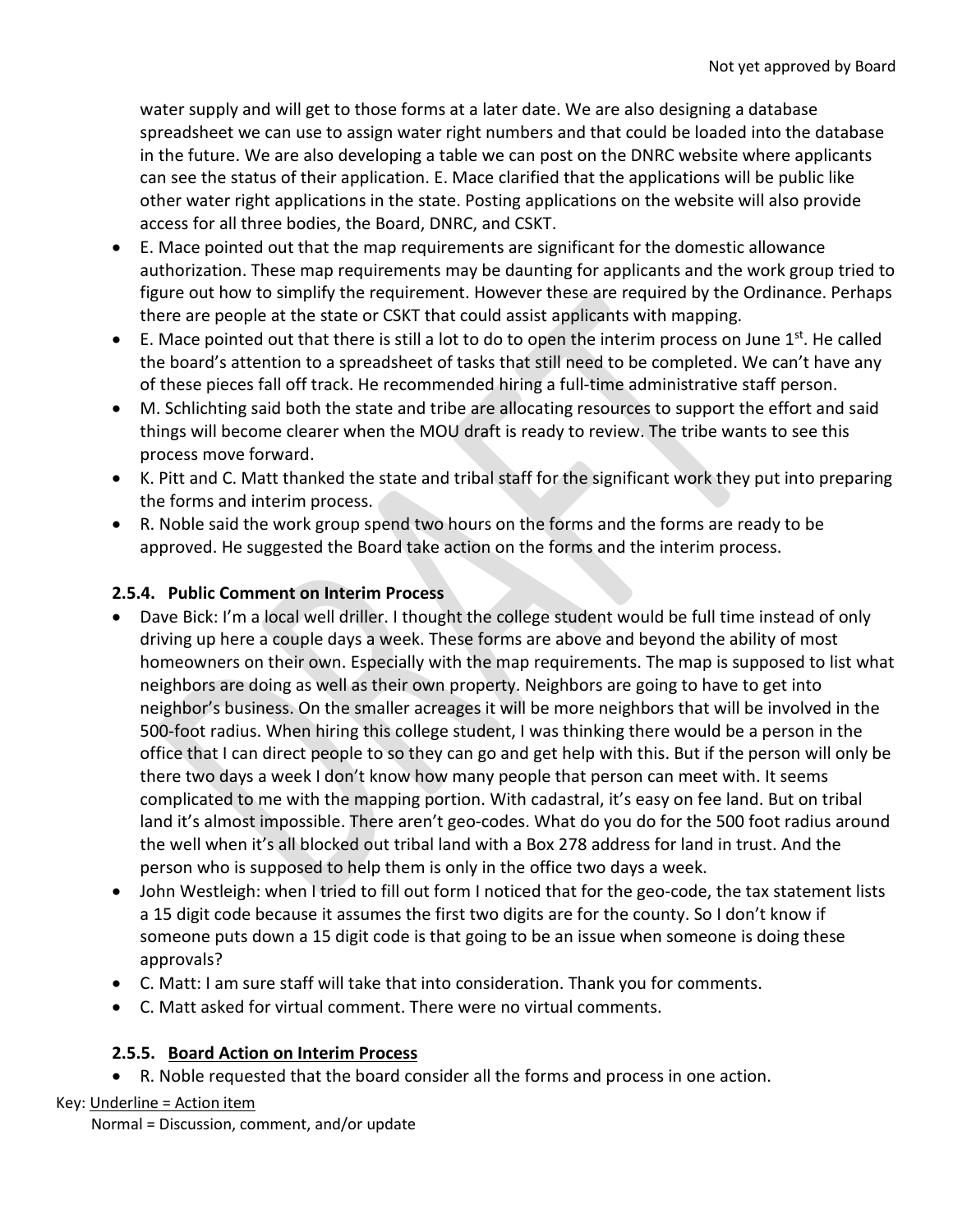- E. Mace: listed the following forms and process documents included in the interim process.
	- o 2022-05-11 Domestic Allowance Interim Process Flowchart (Draft 11)
	- o 2022-05-11 Form Interim DA PT\_A Approval to Construct (Draft 11)
	- o 2022-05-11 Form Interim DA PT\_A Cover Sheet (Draft 11)
	- o 2022-05-11 FWMB Response Letter Form 60 DF-A (Draft 11)
	- o 2022-05-11 Interim DA PT\_B Completion (Draft 11)
	- o 2022-05-11 60 DF-A C-C Checklist (Draft 02)
	- o 2022-05-11 Form Interim 634 F Substitute Well Notice (Draft 2)

# Motion by R. Noble to approve all the forms and process documents E. Mace listed. Second by K. Pitt

R. Noble responded to D. Bick's concerns about the map requirements. He said the work group recognized the map requirements are substantial. The requirements are part of the ordinance, and so they can't be altered. The work group recommended that the reviewer use some discretion when reviewing the application based on what information is available and accessible to the public.

Vote result: Approved (5 to 0)

# **2.5.6. Interim Process communication plan (CSKT-Rob McDonald)**

- R. McDonald said the communication plan is straightforward. The media that covers the area from Missoula to Kalispell would receive a clearly written press release. Would the board want a press release to go out immediately?
- M. Schlichting: My recommendation would be that you let staff develop a press release based on what you approve today to go out the week before June 1<sup>st</sup> with info on where people can go to download forms.
- K. Pitt pointed out that if the next meeting is April 26<sup>th</sup> there isn't time to get the press released approved by the Board and released to the public. M. Schlichting said a meeting may not be needed for the press release. We could just circulate it to the board.

## Motion by K. Pitt to authorize staff to develop a press release based on the action taken today. Second by G. Smies Vote result: Approved (5 to 0)

# **3. Updates**

# **3.1. Engineer recruitment**

# **3.1.1. Posting job announcement**

- A. Mikkelsen: P. Hoyt and I put together a summary to go along with the link to the full five-page position description. We would like to get that out as soon as possible.
- K. Pitt: I looked at the blurb yesterday and would like it to emphasize that the person does not need to be an engineer and can have expertise in the other fields.
- T. McDonald: I appreciate that suggestion and think it should be added to the summary.
- A. Mikkelsen pointed out since the Board doesn't have a website yet, the position description needs to be posted on another site. It can be posted on the DNRC website now on the CSKT

# Key: Underline = Action item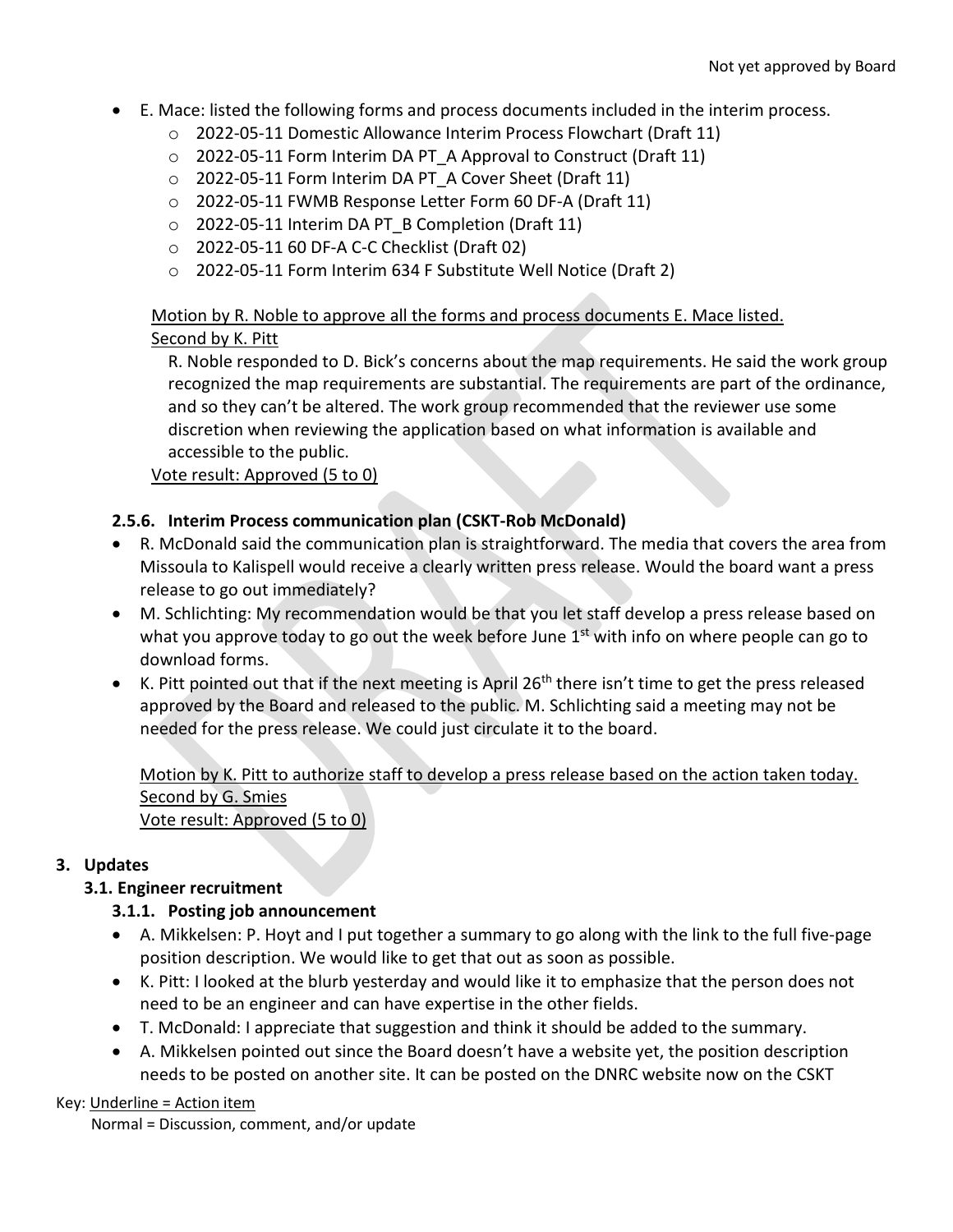Compact portion. The position description can be posted there and advertisements in professional journals will provide a link to that position description.

• R. Noble recommended posting the announcement with the Montana Water Resources Association with Montana State University.

Motion by K. Pitt to authorize staff to post the position description Second by T. Wall-McDonald Vote result: Approved (5 to 0)

## **3.1.2. Process for screening applicants**

• The Board agreed by consensus that the Board should start screening applicants on June 15, 2022. The Board asked staff to provide recommendations for a screening process at the next meeting.

## **3.2. Other Administrative Items (CSKT-Melissa Schlichting)**

- M. Schlichting gave an update on other administrative items. We have the office secured. We can access it on May 15<sup>th</sup>. We are changing utilities and will have security service. We will have a deep clean of the office. We have secured some office furniture and five workstations with desktop computers and screens from the Tribes. We are seeking a short-term contract with Tribal IT to get desktops up and working. We are soliciting proposals for ongoing IT support. We are talking to website developers and thinking about what functionality we want for that website. My request is that we set a virtual meeting for next week to go over the IT proposals and getting the office set up.
- The Board agreed by consensus to meet virtually May 19, 2022 at 3:30pm to discuss these items.

## **4. Next steps**

- **4.1. Set next regular meeting:** May 26, 2022, at 2pm
	- The meeting will be held at Kwat'aq'nuk Resort and Casino in Polson.

## **4.2. Choose meeting topics**

- Continue discussion of the interim process for domestic allowances.
- T. Wall-McDonald: I want to understand the issue raised on well drilling with the tribal housing authority. I believe Mr. Bick asked that question. At the next meeting we should have a follow up on that. I ask staff to figure out if there is an issue and summarize that for us. C. Matt: I think that was a technical question aimed at housing itself. Will staff follow up with housing itself?

#### **5. Public Comment**

• Duane Smith: There is a disconnect between the county, state, and tribe. I am doing a simple boundary line adjustment that has taken seven months. The county says they are waiting on the Board. Does the County have contact with you? We went through DNRC and DEQ and everyone goes and blames the water board, and they are not talking with you. We even talked with Arne Wick and he said there shouldn't be an issue, but according Bill Barron there are other people who have issues. The county says they can't do anything, it's the water board. You have a nice program going. In the interim, who makes decisions. The county has a disconnect. Where is the county? People need to get some answers so they can get something done. My mother died and I'm trying

#### Key: Underline = Action item